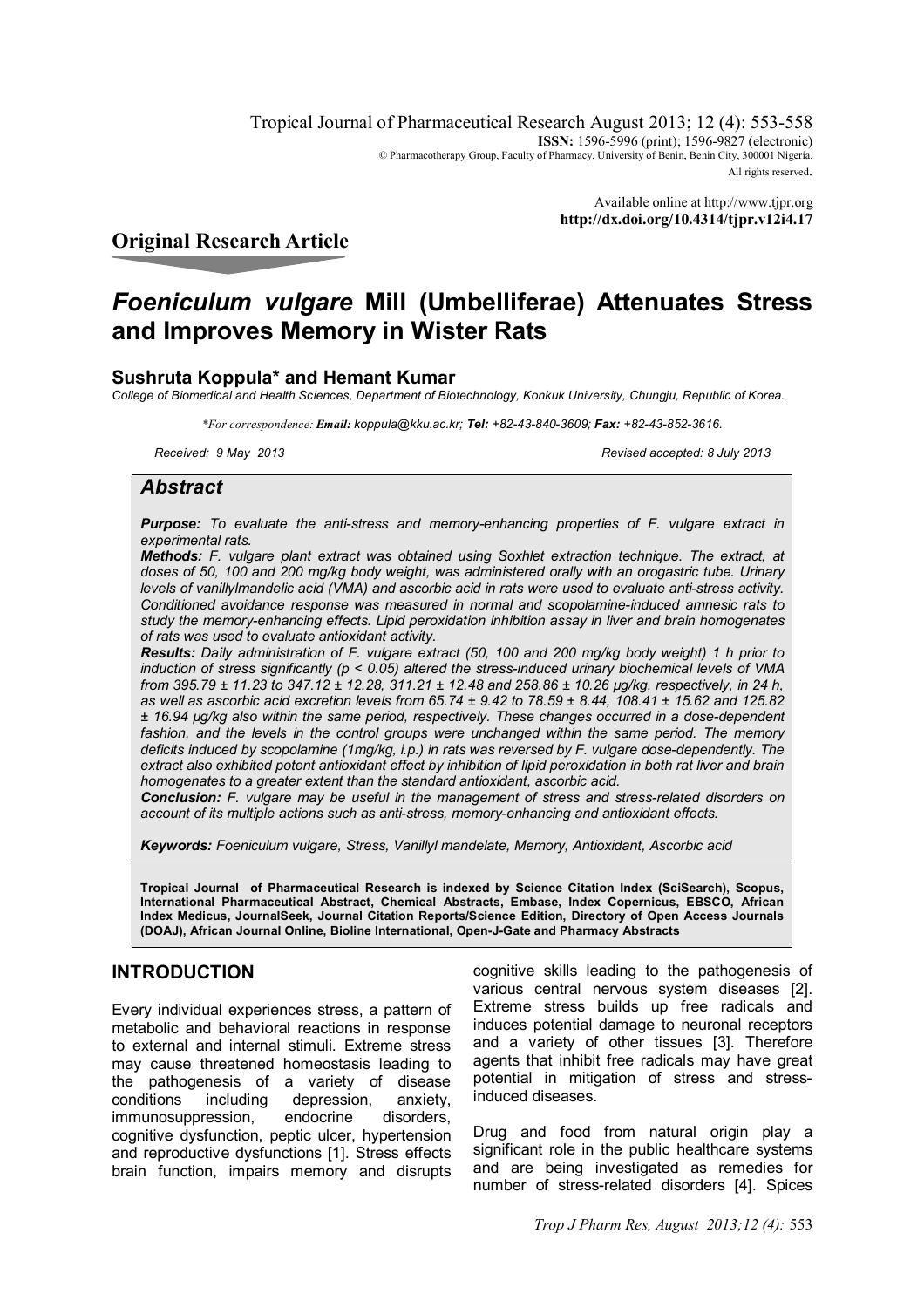and condiments used in culinary practices to impart flavor, color and nutritional values in food are also being used to treat various diseases in traditional medicines [5]. In particular, spices from Umbelliferae family have been reported to possess immense pharmacological benefits [6- 8]. *Foeniculum vulgare* Mill. (Umbelliferae, *F. vulgare*), commonly known as fennel is a well known medicinal and aromatic plant widely used as carminative, digestive, lactogogue, diuretic and in treating respiratory and gastrointestinal disorders [9]. Pharmacologically, *F. vulgare* has been shown to possess anti-inflammatory [10], anti-diabetic [6], anti-bacterial [11], anti-fungal [12], anti-oxidant [13], analgesic [14], estrogenic [15], hepatoprotective [16], and anti-tumor activities [17].

The major chemical components of *F. vulgare* are flavonoids, polyphenols, carotenoids, minerals and vitamins. The fruit of *F. vulgare* contains components like estragole, fenchone, alpha-phellandrene and aglycons [18,19].

Despite the potential biological activities presented by *F. vulgare*, the stress-relieving and memory-enhancing effect shave not been studied. In the present study, we evaluated the anti-stress and memory-enhancing activities of *F. vulgare* extract in experimental rat models. In addition, we evaluated the antioxidant defense potential of *F. vulgare* extract to see if it correlates with its anti-stress and memory enhancing effects in rat liver and brain homogenates*.* 

# **EXPERIMENTAL**

# **Chemicals**

Vanillylmandelic acid (VMA) and scopolamine butyl bromide (SBB) were purchased form Sigma Chemical Company, St. Louis, MO, USA. Ascorbic acid was purchased from Loba Chemie, Mumbai, India. All other reagents used were of analytical grade. Stock solutions of all chemicals were prepared in distilled water and the dilutions were made fresh on the day of the experiment.

# **Preparation of extract**

Dried fruit material of *F. vulgare* (1 kg) was obtained from a local market in Vijayawada, India. Dr K Hemadri, a taxonomist at Regional Research Institute, India, confirmed the authenticity of the fruit material and a voucher specimen (FV-2004) was kept in our department herbarium for future reference. The material was powdered and extracted with boiling water (5 L) for 30 min by Soxhlet technique. The filtrate was

evaporated at  $< 70<sup>0</sup>C$  in a vacuum dryer to give a final yield of 98.74 g. *F. Vulgare* was completely solubilized in distilled water for use in *in vivo* and *in vitro* experiments respectively

### **Animals**

Wistar rats of either sex, obtained from Ghosh Enterprises, Kolkata were housed in an airconditioned animal room at  $23\pm2\degree$ C with 12/12 h light/ dark photoperiod, and free access to water and laboratory rat chow. The animals were kept for seven days in laboratory for habituation. All animal experiments were performed in accordance and approval with our Institutional Animal Ethics Committee (Regd. No. 516/01/A/CPCSEA) following the guidelines of the Committee for the Purpose of Control and Supervision of Experiments on Animals (CPCSEA), Government of India and the International Guidelines for Handling of Laboratory Animals [20].

### **Evaluation of anti-stress activity**

Induction of stress was carried out using the forced swimming test in rats [21]. The animals were divided into four groups, each consisting of six animals of either sex, in metabolic cages that were designed to facilitate the collection of urine. 24 h urine samples from each group were collected into two different beakers using an inverted 'Y' tube fixed at the bottom of each metabolic cage. One end of the tube received urine into a beaker containing 5 ml of 10 % oxalic acid and then passed on for spectrophotometric determination of ascorbic acid at 550 nm. The other end of the tube received and moved urine into a beaker containing 0.5 ml of 6N hydrochloric acid for determination of vanillylmandellic acid (VMA) spectrophotometrically at 360 nm. The experimental protocol followed was as described previously [8].

# **Evaluation of memory enhancing activity**

This experiment was evaluated by conditioned avoidance response (CAR) technique in rats using Cook's pole climbing apparatus (Techno, India). Briefly, rats were divided into 4 groups of 5 animals each. Groups II, III and IV were administered orally with 50, 100 and 200 mg/kg, respectively of *F. vulgare* extract (dissolved in distilled water) while animals in group I were served as control and received only distilled water. After 90 minutes, all the animals were subjected to a training schedule individually by placing them inside the Perspex chamber of the apparatus. After an acclimatization period of 5 min in the chamber, a buzzer was given followed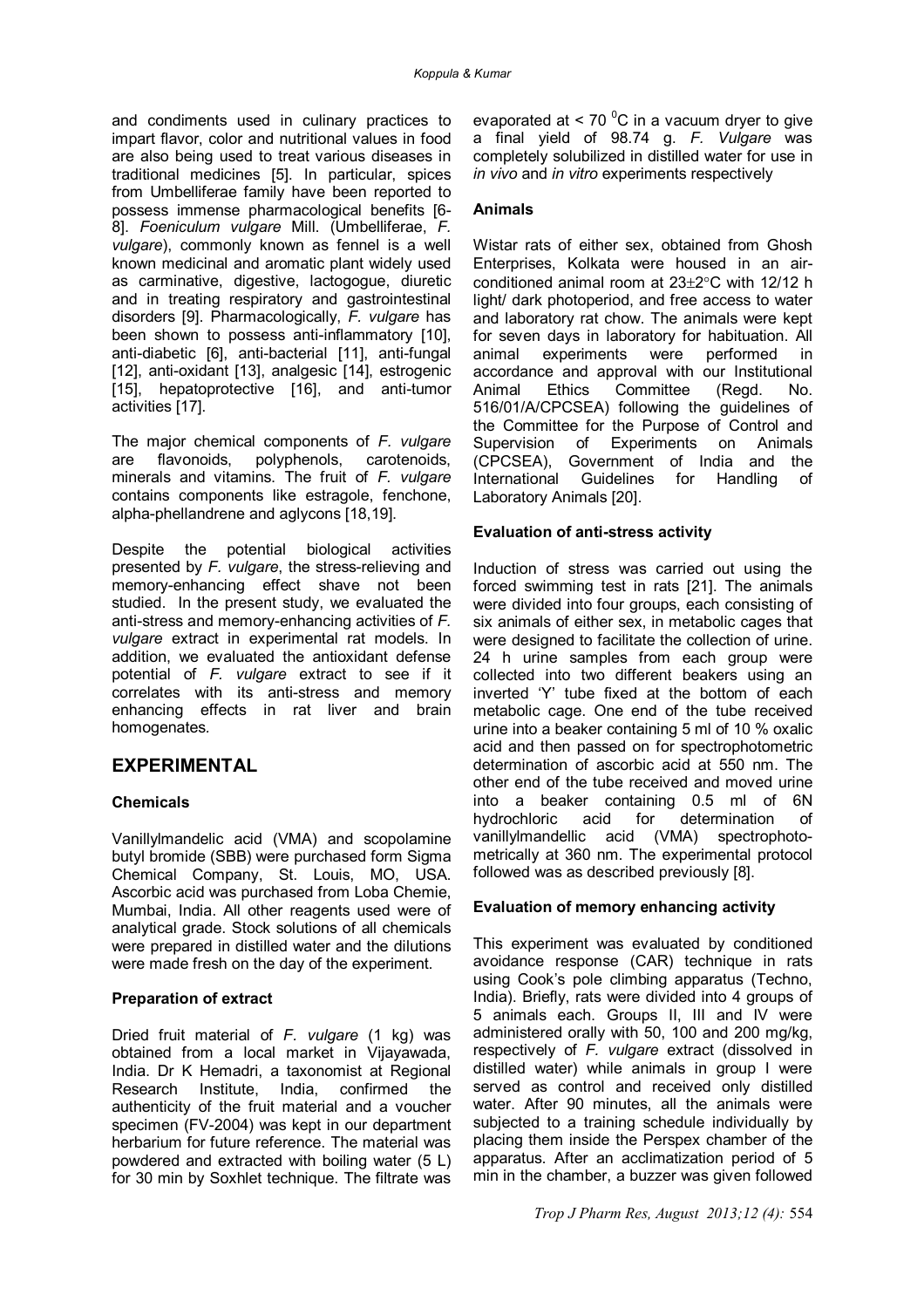by a shock through the grid floor. The rat had to jump on to the pole (shock-free zone) to avoid foot shock. Jumping on the pole functionally terminates the shock and this was classified as an escape while such jumping prior to the onset of the shock was considered as avoidance. The session was terminated after completion of 60 trials with an interval of 20-30 seconds between trials. This procedure was repeated at 24 h intervals until all groups reach 95 to 99 % avoidance. Following the attainment of complete training for a particular group, the animals were treated with a single dose of scopolamine butyl bromide (1 mg/kg, i.p.) to induce amnesia, 30 min before the next day dosing with the extract. The training schedule was continued further with the daily doses of the extract and vehicle until the rats returned to normal level from scopolamineinduced amnesia.

#### **Determination of thiobarbituric acid-reactive substances (TBARS)**

Rats weighing between 150 - 200 g were sacrificed by spinal traction. Whole liver and brain were excised and washed in ice-cold Tris-HCl buffer (0.1M, pH 7.4), and cytosolic samples of liver and brain homogenate were prepared separately by using a tissue grinder (Thomas Scientific, NJ, USA) and centrifuging at 10,000 rpm for 30 min at 4  $\degree$ C. The TBARS assay was performed as described previously [8]. Briefly, reaction mixture (0.5 ml) containing rat liver homogenate (0.1 ml, 25% w/v) in Tris-HCl buffer (40 mM, pH 7.0), KCl (30 mM), ferrous ion (0.16 mM), and ascorbic acid (0.06 mM) were incubated for 1 h at 37 °C in the presence and absence of various concentrations of *F. vulgare* extract. The incubation mixtures (0.4 ml) were treated with sodium dodecyl sulfate (8.1%, 0.2 ml), thiobarbituric acid (0.8%, 1.5 ml), and acetic acid (20%, 1.5 ml, pH 3.5). The total volume was then made up to 4ml with distilled water and kept in a water bath at 100 ℃ for 1 h. On cooling, 1ml of distilled water and 5 ml of a mixture of nbutanol and pyridine (15:1 v/v) were added and vortexed. After centrifugation, the absorbance of the organic layer was measured at 532 nm. The percentage inhibition of lipid peroxidation was determined by comparing the results of the test compound with those of the control not treated with the extract. The same procedure was followed with rat whole brain homogenate. The 50 % inhibition values were derived from a plot of quantity (μg) against absorbance.

#### **Statistical analysis**

The results are expressed as mean ± SEM. Student's paired *t*-test using GraphPad software was used for statistical analysis. In all cases, *p* < 0.05 was considered statistically significant.

### **RESULTS**

#### *F. vulgare* **extract inhibits stress-induced urinary biochemical changes in rats**

As shown in Figs 1 and 2, a significant increase in urinary levels of VMA (*p* < 0.001), and decrease in ascorbic acid excretion levels (*p* < 0.001), was observed in animals induced by forced swim stress when compared to the normal basal levels in control animals. The altered levels returned to normal basal levels three to four days after withdrawal of stress. The extract treated groups under normal condition produced no significant change in the excretion of VMA and ascorbic acid compared to basal levels. Treatment with extract (50, 100 and 200 mg/kg) one hour prior to the induction of stress significantly inhibited (p<0.05) the increase in urinary VMA levels to  $347.12 \pm 12.28$ ,  $311.21 \pm 14.29$ 12.48 and 258.86 ± 10.26 µg/kg/24 h, respectively, in a dose dependent fashion (Fig 1). In contrast, administration of *F. vulgare* extract (50, 100 and 200 mg/kg) one hour prior to the induction of stress significantly ( $p < 0.05$ ) and dose dependently inhibited the decrease in ascorbic acid urinary levels to  $78.59 \pm 8.44$ , 108.41 ± 15.62 and 125.82 ± 16.94 µg/kg/24 h, respectively (Fig 2).





 $\blacksquare$  = Normal,  $\Box$  = Stress,  $\mathbb{N}$  = Normal + F. vulgare  $\overline{and} \mathbb{Z} = F$ . vulgare + Stress.

 $p^*$ p < 0.001 compared to normal condition of the *corresponding groups. \*p < 0.05, compared with stressed condition of the corresponding groups. §No significant difference compared with normal condition of the corresponding groups. €No significant difference from stressed condition*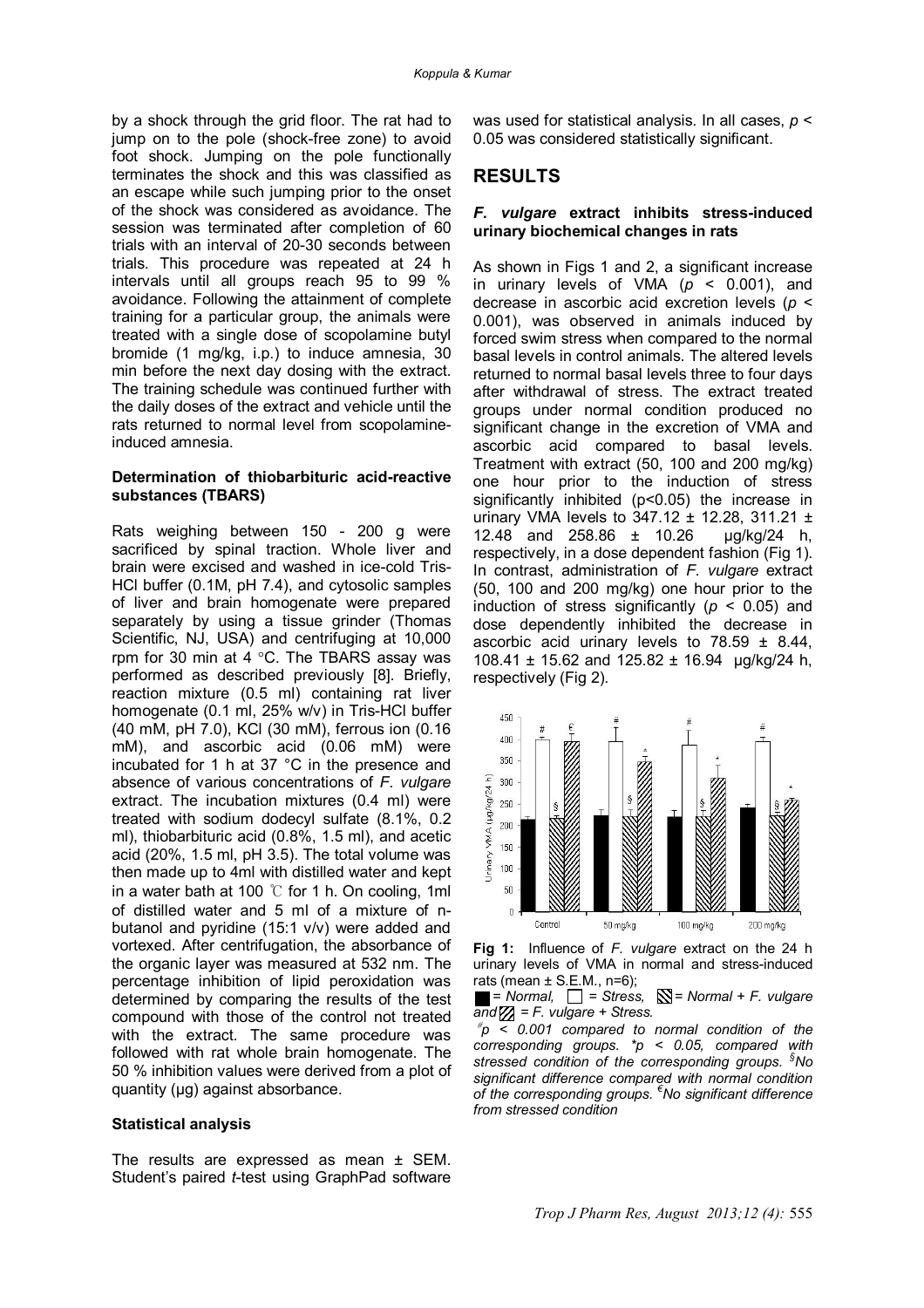

**Fig 2:** Effect of *F. vulgare* extract on the 24 h urinary levels of ascorbic acid in normal and stress-induced rats. Data are represented as mean  $\pm$  SEM (n=6).  $\textsuperscript{#}p$  < 0.001, compared to normal condition of the corresponding groups. \*p<0.05, compared with stressed condition of the corresponding groups. <sup>9</sup>No significant difference compared with normal condition of the corresponding groups.  $\epsilon$ No significant difference

compared to stressed condition.<br> $\blacksquare$  = Normal,  $\blacksquare$  Stress,  $\blacksquare$  *= Normal,*  $\blacksquare$  *Stress,*  $\blacksquare$  *Normal* + *F. vulgare*  $\overline{and}_{\overline{22}} = F.$  vulgare + Stress.

#### *F. vulgare* **extract attenuates scopolamineinduced amnesia**

The CAR of rats administered with the extract increased gradually to 95% over 7 to 12 days (Fig 3). The acquisition (time to achieve 95 % CAR) for rats administered with the extract was dose- and time-dependent compared to vehicle treated (control) group, which took 12 days for acquisition. The percent avoidance was always higher in the extract treated groups compared to vehicle treated (control) group. Animals receiving 200 mg/kg body weight of the extract took ten days while groups treated with 100 and 50 mg/kg doses of the extract required eleven and twelve days, respectively, to reach the point of acquisition. Administration of scopolamine produced amnesia as seen from reduction in the observed CAR. Amnesia was greater in the control group than in extract-treated groups. However, continued treatment with *F. vulgare* produced better retention and recovery in a dose-dependent manner than the vehicle-treated animals. Recovery from scopolamine-induced amnesia in the extract-treated groups took 3-5 days when compared to normal (control) group which took over 6 days.

### *F. vulgare* **extract inhibited the lipid peroxidation in rat brain and liver homogenate**

As shown in Fig 4, generation of lipid peroxides by the induction of  $Fe<sup>2+</sup>/ascorbate$  in rat liver and brain homogenates was inhibited by the extract in a dose-dependent fashion. The inhibition was higher in brain homogenate than in liver,

indicating that it is more effective in brain. The quantity of the extract needed for 50 % inhibition of lipid peroxides in rat liver homogenate was 4480 µg (Fig 4A). A similar effect was produced by 5350 µg of ascorbic acid. The quantity of the extract needed for 50 % inhibition of brain lipid peroxidation was 3670 µg. A similar effect was produced by 4390 µg of ascorbic acid (Fig 4B).



**Fig 3:** Effect of *F. vulgare* extract on the mean percent of conditioned avoidance response after oral administration in rats. Scopolamine butyl bromide (SBB) was administered 30 min prior to next day dosing with the extract after attaining complete acquisition.  $\bullet$  = Control,  $\Box$  = 50 mg,  $\triangle$  = 100 mg and o  $= 200$  mg.



**Fig 4:** Effect of *F. vulgare* on the *in vitro* inhibition of lipid peroxidation in liver and brain of rat (n=6) showing the concentrations of *F. vulgare* and ascorbic acid required for 50 percent inhibition of lipid peroxidation in liver (A) and brain (B) homogenates. Ο = *F. vulgare* and  $\bullet$  = ascorbic acid.

### **DISCUSSION**

In the present investigation *F. vulgare* extract showed significant inhibition of the stressinduced biochemical changes in VMA and ascorbic acid. The memory deficits observed in scopolamine-induced amnesic rats were also attenuated by *F. vulgare* extract. Further, the extract exhibited antioxidant action by inhibition of lipid peroxidation in both liver and brain homogenates of rats.

Mounting evidence suggests that stress induces considerable changes in the neurochemical,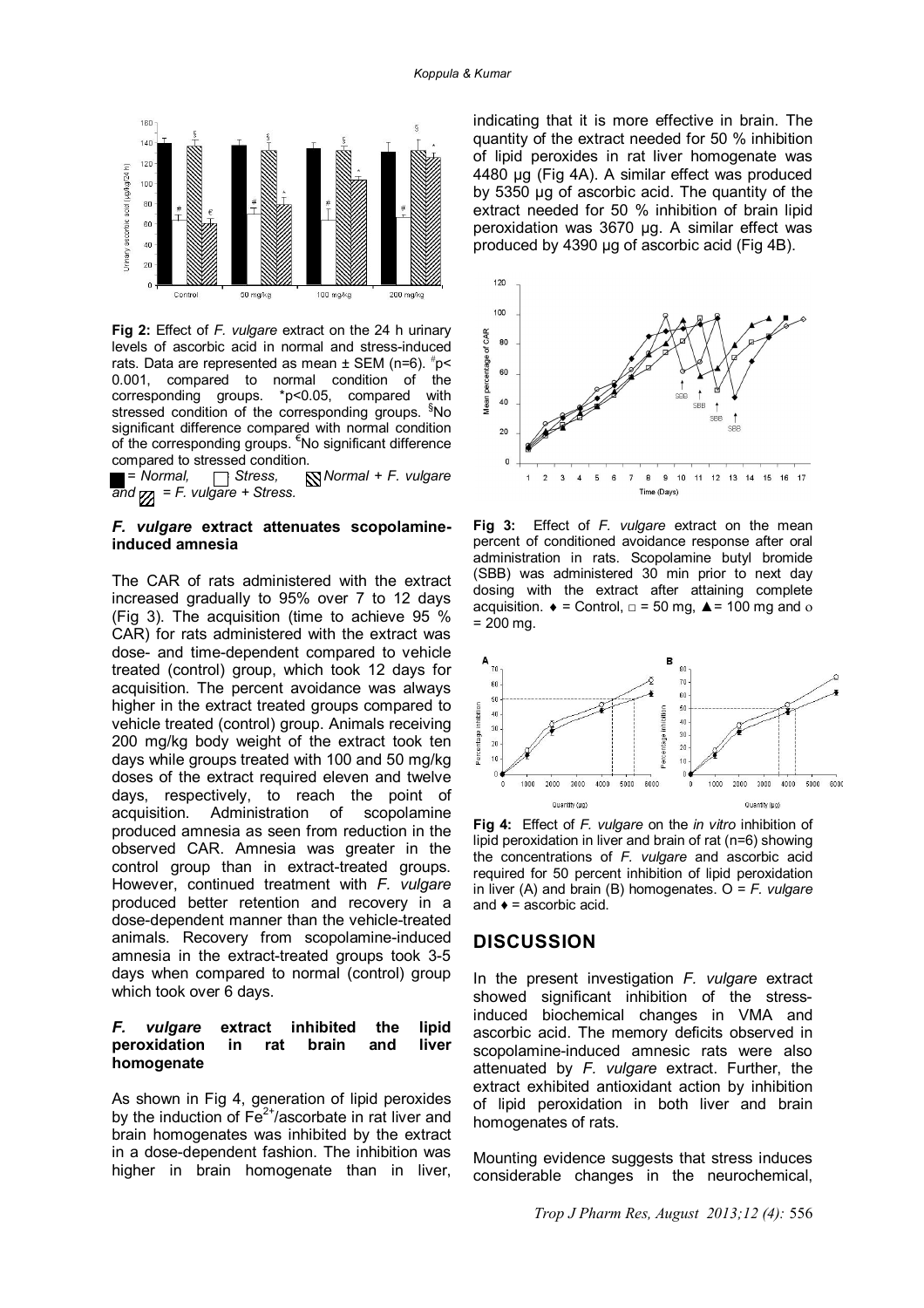biochemical and molecular processes [22, 23]. Noradrenaline and adrenaline, which are released normally or in response to stress are metabolized into 3-methoxy 4-hydroxyphenyl glycol (MOPEG) centrally and VMA (the metabolite of adrenaline) peripherally [24]. During increased stress, the blood level of VMA is observed in high concentration, and excreted in the urine [24]. L-ascorbic acid, which is synthesized from D-glucose in rats, is altered in body fluids due to several factors including stress. Ascorbic acid is present in adrenal glands as a metabolite of glucose in rats and glucaric acid is the corresponding metabolite in humans and primates. Studies indicate that the tissue levels of ascorbic acid are decreased on application of stress [25, 26]. Therefore, in the present study, the increase in the urinary VMA and decrease in the urinary ascorbic acid levels during stress were used as indirect biochemical indices to study the anti-stress activity of *F. vulgare* extract.

Earlier reports revealed that antioxidant herbs might be promising in reducing stress [6, 24, 27]. *F. vulgare* extract scavenged the lipid peroxide free radicals in a concentration dependent manner in both liver and brain homogenates of the rats. The concentration needed for 50% inhibition of lipid peroxides was lower in brain homogenates when compared to liver homogenates suggesting that *F. vulgare* has potential effects on central nervous system. In both liver and brain homogenates, *F. vulgare* showed higher lipid peroxide inhibition activity than that of a known antioxidant, ascorbic acid.

Stress and free radicals have been shown to affect memory function and processing [28, 29]. It is well documented that scopolamine induction impairs retrieval of memory in rats and such amnesia was associated with a significant increase in oxidative stress [30]. Therefore, scopolamine-induced amnesia in rats could be used as a valid model to screen several antioxidant agents, which may show potential therapeutic benefits in dementia.

In this study, the anti-stress and antioxidant activities of the extract are consistent with the memory-enhancing effects in scopolamineinduced rats. The antioxidant defense mechanism of the extract might be responsible for its anti-stress and memory enhancing activities.

### **CONCLUSION**

This study provides scientific support for antistress, antioxidant and memory-enhancing

activities of *F. vulgare* extract. Based on our present results and earlier traditional medicinal claims, *F. vulgare* extract can be developed as a therapeutic agent in the management of stress and stress-related diseases such as memory loss.

# **ACKNOWLEDGEMENT**

This work was supported by Konkuk University, Chungju, South Korea (2013).

### **REFERENCES**

- *1. Boenisch ED, Haney MC. The stress owner's manual. California: Impact Publishers; 2004.*
- *2. Sterlemann V, Rammes G, Wolf M, Liebl C, Ganea K, Müller MB, Schmidt MV. Chronic social stress during adolescence induces cognitive impairment in aged mice. Hippocampus. 2010; 20(4):540-549.*
- *3. Uttara B, Singh AV, Zamboni P, Mahajan RT. Oxidative stress and neurodegenerative diseases: a review of upstream and downstream antioxidant therapeutic options. Curr Neuropharmac 2009 7: 65–74.*
- *4. Padma P, Khosa RL. Anti-stress agents from natural origin. J Nat Rem 2002; 2(1):21– 27.*
- *5. Tapsell LC, Hemphill I, Cobiac L, Patch CS, Sullivan DR, Fenech M, Roodenrys S, Keogh JB, Clifton PM, Williams PG, et al. Health benefits of herbs and spices: the past, the present, the future. Med J 2006; 185: S4–S24.*
- *6. Koppula S, Sreemantula S, Nammi S, Jaladi R. Evaluation of blood glucose reducing effects of aqueous extracts of the selected umbelliferous fruits used in the culinary practices. Trop J Pharm Res 2006; 5(2): 613-617.*
- *7. Koppula S, Kopalli SR, Sreemantula S. Adaptogenic and Nootropic Activities of Aqueous Extracts of Carum Carvi Linn (Caraway) Fruit: An Experimental Study in Wistar Rats. Aus J Med Herb 2009; 21 (3): 72- 78.*
- *8. Koppula S, Choi DK. Anti-Stress and Anti-Amnesic effects of Coriandrum sativum Linn (Umbelliferae) extract – an experimental study in rats. Trop J Pharm Res 2012; 11(1): 36-42.*
- *9. Agarwal R, Gupta SK, Agarwal SS., Srivastava S, Saxena R. Oculohypotensive effects of Foeniculum vulgare in experimental models of glaucoma. Indian J. Physiol. Pharmacol 2008; 52: 77–83.*
- *10. Ostad SN, Soodi M, Shariffzadeh M, Khorshidi N, Marzban H. The effect of fennel essential oil on uterine contraction as a model for dysmenorrhea, pharmacology and toxicology study. Ethnopharmacol 2001; 76: 299–304.*
- *11. Kaur GJ, Arora DS. In-vitro antibacterial activity of three plants belonging to the family Umbelliferae. Int. J. Antimicrob. Agents 2008; 31: 393–395.*
- *12. Pai MB, Prashant GM, Murlikrishna KS, Shivakumar KM, Chandu GN. Antifungal efficacy of Punica granatum, Acacia nilotica, Cuminum cyminum and Foeniculum vulgare on Candida albicans: an in vitro study. Indian J. Dental Res 2010; 21 (3): 334– 336.*
- *13. Ruberto G, Baratta MT, Deans SG, Dorman HJD. Antioxidant and antimicrobial activity of Foeniculum vulgare and Crithmum maritimum essential oils. Planta Med 2000; 66: 687–693.*
- *14. Choi EM, Hwang JK. Anti-inflammatory, analgesic and antioxidant activities of the fruit of Foeniculum vulgare. Fitoterapia 2004; 75: 557–565.*

*Trop J Pharm Res, August 2013;12 (4):* 557